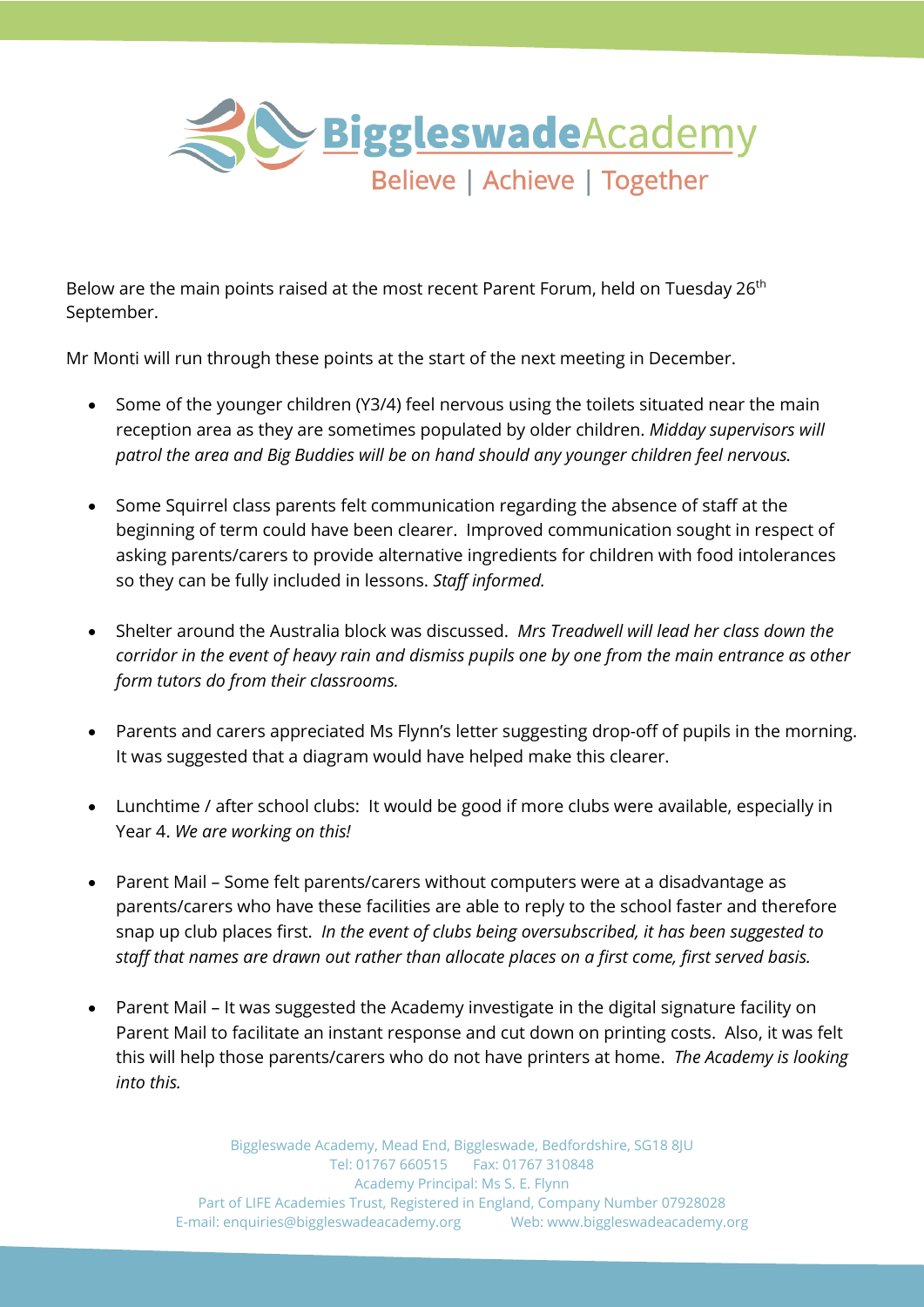- Book Covers –some are missing from exercise books. As these have been purchased by parents/carers it was suggested pupils take them home for the summer holiday period.
- Concern was expressed regarding the amount of traffic and illegal parking at the Mead End site. Discussed the traffic calming measures due to take place during the October half term – some parents/carers felt this will hinder not help the current situation. Parents suggested taking photographs of illegally parked vehicles and sending these to the council. In addition, a request was made for duty staff to ensure they remain visible until 3.45. In light of the recent 'Stranger Danger' letter sent out by the Academy, can duty staff escort any children who are still waiting for lifts to the top of the drive at the end of their duty. *Staff informed.*
- Some parents received 'welcome' telephone calls from the child's new form tutors which went down well. However, some did not and some parents with children in the same class did not receive welcome calls when others did. *Staff informed.*
- Class Dojo parents/carers enquired when they would be linked into this. *To be advised.*
- Suggestion was made about Year 2 pupils accessing the building via the ramp near the library to reduce congestion in that area. *Staff informed.*
- Homework can child-friendly websites and links be provided to avoid some pupils looking at inappropriate sites when researching home learning tasks? *Staff informed.*
- Assemblies can we ensure afternoon assemblies finish on time as there have been a couple of occasions when they have finished late. *Staff informed.*
- Y3 pupils who attend lunchtime clubs at 12.40 do not actually know when 12.40 is. Can someone collect them from the playground at this time? *Pupils will be called from the playground.*
- Pasta King lunch available for Yrs 1 and 2, plus Yrs 5 to 8, but not Yrs 3 & 4. Many pupils would like to have the same choice as other children. *To be advised.*
- Lunchtime in the hall *Mr Monti will speak to midday supervisory staff*
- Some parents feel the nurturing side has disappeared in Yrs 3 & 4. Will the playground have markings for games? *Playground markings have now been added. We hope you like them as much as the children do!*
- Can Y7/8 use the Quad for quiet/reflection times during break/lunchtimes? *Pupils who sit quietly will be allowed in the area at lunchtime at the discretion of Mr Monti*
- 100% attendance class receives a treat in respect of a non-uniform day what about pupils who achieve 100% attendance in classes that do not meet the target? *This is currently under review.*